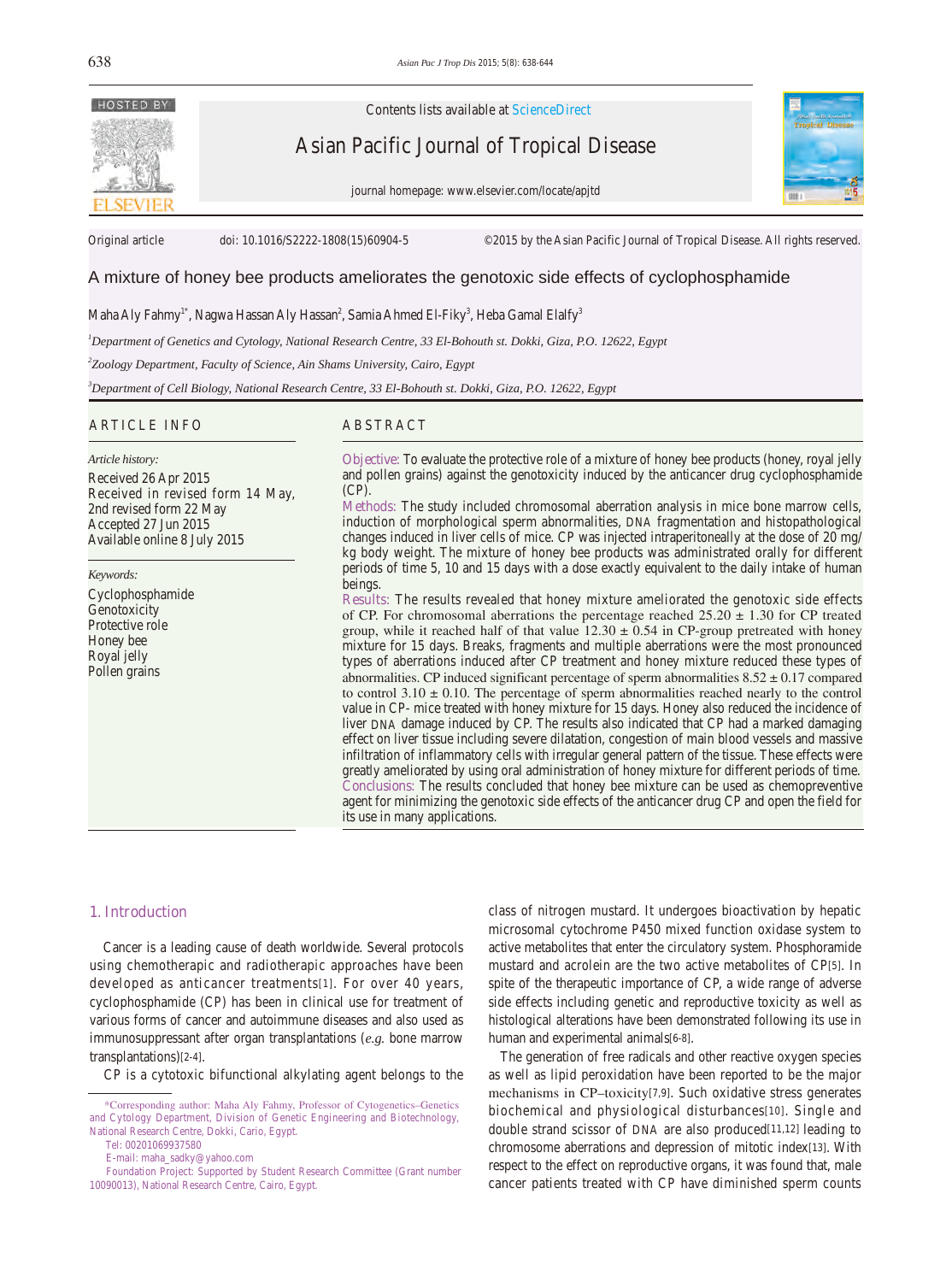and absence of spermatogenic cycles in their testicular tissue[14]. Increase in the incidence of oligozoospermia and azoospermia was also detected[15,16].

 Antioxidants play a vital role against the deteriorating action of free radicals in the organisms. Honey a sweet natural product produced by honey bees from nectar and other plant juice is also a good source of antioxidants. Several studies evidenced that different types of honeys and honey products from various countries have antioxidant capacity depending on the concentration of different bioactive compounds like phenolics, proline, vitamins, catalase, glucose oxidase, organic acids and amino acids[17-19].

 The present study was designed to assess the protective role of a mixture of honey bee products (honey, royal jelly and pollen grains) against the genotoxicity induced by the anticancer drug CP and correlated this activity with the chemical composition of these natural products.

#### **2. Materials and methods**

## *2.1. Experimental animals*

 Male white Swiss mice aged 8-12 weeks and weighting 20-25 g were used in all experiments. Animals were obtained from a closed random bred colony at the National Research Centre. The mice used for any one experiment were selected from mice of similar age  $(\pm 1)$ week) and weight  $(\pm 2 \text{ g})$ . Animals were maintained under controlled conditions of temperature and humidity and received food and water *ad libitum*.

### *2.2. Ethics*

 Anesthetic procedures and handling with animals were complied with the ethical guidelines of the Medical Ethical Committee of the National Research Centre in Egypt and performed for being sure that the animals do not suffer at any stage of the experiment.

#### *2.3. Chemicals*

 CP powder (vial) is manufactured by Allmirall Prodesfarma S.L. For Baxter Oncology GmbH–Kantstrasse 2, D–33790 Halle, Germany.

## *2.4. Honey bee products*

 Honey bee, royal jelly and pollen grains from *Apis mellifera* were purchased from the Ministry of Agriculture, Cairo, Egypt.

## *2.5. Dosing*

 For CP treatment, the dose of 20mg/kg body weight was intraperitoneally injected.

 The dose of each component of honey mixture was exactly calculated by Paget formula[20] to be equivalent to the recommended daily intake of human beings. The honey bee mixture consisted of honey bee (5 g/kg body weight), pollen grains 5% (about 250 mg/ kg body weight and royal jelly (100 mg/kg body weight). Honey bee mixture was orally administrated for different periods of time.

## *2.6. Treatment and experimental design*

The experimental design for chromosomal aberration analysis,

DNA fragmentation and histological examination was undertaken as follows: One group of mice (six mice) was intraperitoneally injected with CP 24 h before sacrificing. Three groups with six mice in each were treated with CP and honey mixture. In these groups honey bee mixture was orally administrated to mice daily for 5, 10 and 15 days and at the last day CP was intraperitoneally injected to mice at a dose of 20 mg/kg body weight (24 h before sacrificing).

 The experimental design for sperm–shape abnormalities followed the recommended protocol of Fahmy *et al.*[21]. Animals were injected *i.p.* with CP for three consecutive days and sacrificed 35 days after the 1st injection. The other three groups of mice received CP (3 successive doses) in addition to honey mixture daily for 5, 10 and 15 days starting from the 1st day of treatment.

 A concurrent control group orally administrated with honey bee mixture was taken for each treatment in addition to the non-treated control.

# *2.7. Cytological preparations*

#### *2.7.1. Chromosomal aberrations in mouse bone marrow*

 For slide preparation and scoring, mice were *i.p.* injected with colchicine 2.5 h before sacrificed. Chromosomal preparations from bone marrow were made according to the technique developed by Doherty *et al*.[22]. A group of six mice was used for each treatment and 100 well spread metaphases were analyzed/animal for scoring different kinds of abnormalities. Scoring was performed under 2500 X magnification with a light microscope (Litz, Germany).

## *2.7.2. Sperm-shape abnormalities*

 Sperm were prepared according to the recommended method of Fahmy *et al.*[21] and smears were stained with 1% Eosin Y. A Group of six animals was taken for each treatment and a total of 1000 sperm were counted per animal, scoring different types of sperm abnormalities.Sperm preparations were examined by light microscopy at 1000 × magnification.

#### *2.7.3. DNA-fragmentation*

 The method of DNA fragmentation was carried out in liver tissue by diphenylamine assay according to Donya *et al*.[23]. Mouse liver cells (25 mg) were mechanically dissociated in hypotonic lysis buffer. The cell lysate was centrifuged at 1 400 r/min for 15 min. then, the supernatant containing small DNA fragments was separated from the pellet containing large pieces of DNA. Both supernatants and pellets were used for the colorimetric determination by diphenylamine assay.

% of DNA fragmentation = 
$$
\frac{OD SN}{OD SN + OD. pellet} \times 100
$$

where *O.D.SN* is optical density of supernatant, and *O.D pellet* is optical density of pellet.

## *2.7.3. Histopathological examination of liver tissue*

 Specimens of all animals were dissected immediately after sacrificing and fixed in 10% neutral–buffered formal saline for 48–72 h. All the specimens were washed in tap water for half an hour and then dehydrated in ascending grades of alcohol (70%, 80%, 90% and finally absolute alcohol), cleared in xylene, impregnated in soft paraffin wax at 55 *°*C and embedded in hard paraffin. Serial sections of 6 µm thick were cut and stained with Haematoxylin and eosin for histopathological investigation[24]. Images were captured and processed using Adobe Photoshop version 8.0.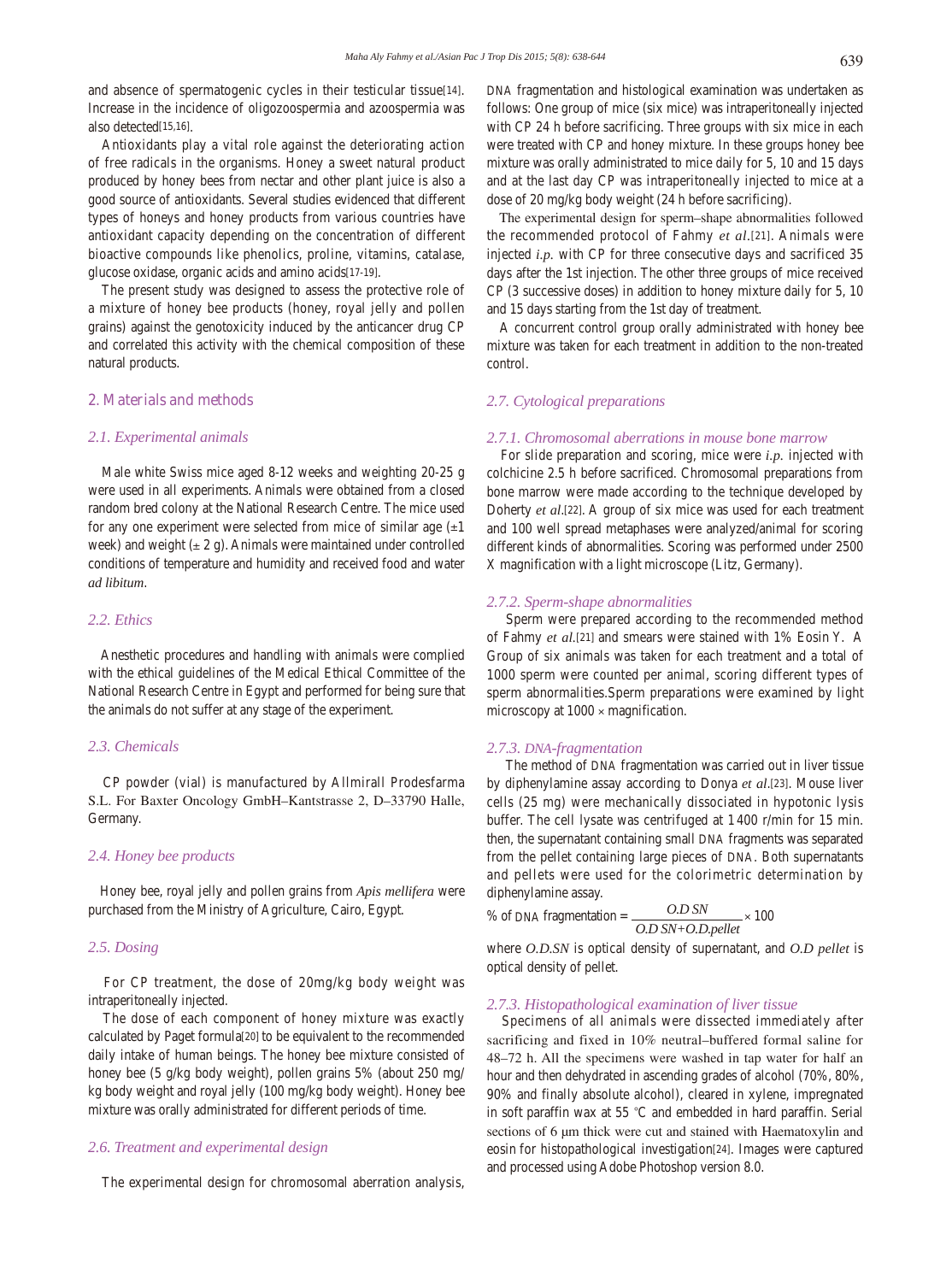# *2.8. Statistical analysis*

 Statistical analysis was performed with SPSS 15 software. Data were analyzed using One way analysis of variance (ANOVA) followed by Duncan's *post hoc* test for multiple comparisons between pairs.

# **3. Results**

 The results showed that the used honey mixture was safe in all tests and its effect tended to be normal compared to the control (nontreated).

 The frequency of chromosomal aberrations induced in bonemarrow cells after treatment with CP and honey bee mixture was summarized in Table 1. The results showed that CP induced a significant increase in the percentage of chromosomal aberrations in bone marrow cells 24 h after *i.p.* injection at the dose 20 mg/kg body weight. Such percentage reached  $25.20 \pm 1.30$  compared with 3.00 ± 0.34 for the negative control. The CP–induced aberrations were greatly reduced in animals pretreated orally with honey mixture for different periods of time 5, 10 and 15 days. The percentage of aberrations reached (12.3  $\pm$  0.54) in CP–group treated with honey for 15 days which represent approximately one-half of that of CP– group.

 Concerning the types of chromosomal aberrations induced in bone marrow cells, both structural and numerical aberrations were recorded. Break and/or fragments and multiple aberrations were the most types of aberrations after treatment with CP. It was found that treatment with honey mixture reduced these types of aberrations.

 Table 2 showed that *i.p.* injection with CP 20 mg/kg body weight for 3 successive days induced significant percentage of sperm abnormalities 35 days after 1st injection. Such percentage reached  $8.52 \pm 0.17$  compared with  $3.10 \pm 0.10$  for the control. The results indicated that oral administration of honey mixture for 5, 10 and 15 days starting from the 1st day of treatment significantly minimized the CP–induced sperm abnormalities and the percentage reached approximately the value of control (untreated) in CP–mice treated with honey for 15 days  $3.30 \pm 0.15$ . Coiled tail was the most pronounced morphological sperm abnormalities induced after CP treatment. The percentage of coiled tail abnormality reached 4.950% of the total counted sperm compared with 0.550% for the control. Honey mixture significantly reduced such effect.

 CP also induced liver DNA fragmentation (damage) which was ameliorated by using honey mixture (Table 3).

**Table 1**

Percentage of metaphases with different types of chromosomal aberrations induced by treatment with CP and honey bee mixture. %.

| Treatment and dose                 | Chromatid and/or Break and/ |         | Break and/or                   | Del  | $Del + frag/break$ | Ring | MA                       |                          |                          | Endo Poly Abnormal metaphase  |
|------------------------------------|-----------------------------|---------|--------------------------------|------|--------------------|------|--------------------------|--------------------------|--------------------------|-------------------------------|
|                                    | chromosome gap              | or frag | $frag + gap$                   |      | or gap             |      |                          |                          |                          | mean $\% \pm SE$              |
| Control (untreated)                | 1.33                        | 1.00    | $\qquad \qquad$                |      |                    |      | $\overline{\phantom{0}}$ | 0.67                     | $\overline{\phantom{0}}$ | $3.00 \pm 0.34^{\circ}$       |
| $CP(20 \text{ mg/kg}$ body weight) | 6.00                        | 10.00   | 1.00                           | 2.00 | 0.33               | 0.17 | 4.67                     | 1.00                     | $\overline{\phantom{m}}$ | $25.20 \pm 1.30^{\circ}$      |
| Honey (5 days)                     | 1.00                        | 0.67    | $\qquad \qquad \longleftarrow$ |      |                    |      |                          | $\qquad \qquad$          | 1.00                     | $2.67 \pm 0.62^{\circ}$       |
| Honey $(5 \text{ days}) + CP$      | 2.67                        | 5.67    | 0.67                           | 2.00 | 0.33               | 0.33 | 4.67                     | $\overline{\phantom{a}}$ | 0.33                     | $16.67 \pm 0.75$ <sup>c</sup> |
| Honey $(10 \text{ days})$          | 1.67                        | 0.33    |                                |      |                    |      |                          |                          | 1.17                     | $3.20 \pm 0.35^{\circ}$       |
| Honey $(10 \text{ days}) + CP$     | 3.00                        | 5.00    | $\overline{\phantom{0}}$       | 1.33 | 0.33               | 0.33 | 2.33                     | 0.67                     | 0.67                     | $13.67 \pm 1.20^{\rm bc}$     |
| Honey (15 days)                    | 0.83                        | 0.67    | $\qquad \qquad \longleftarrow$ |      |                    |      | $\qquad \qquad$          | 0.33                     | 1.00                     | $2.80 \pm 0.28^{\circ}$       |
| Honey $(15 \text{ days}) + CP$     | 2.00                        | 4.67    | 1.00                           | 0.67 | 0.33               | 0.33 | 2.67                     | 0.33                     | 0.33                     | $12.30 \pm 0.54^{\circ}$      |
|                                    |                             |         |                                |      |                    |      |                          |                          |                          |                               |

No. of mice in each group was six. No. of examined metaphases was 600 (100/mice). Frag: Fragment: Del: Deletion; MA: More than five aberrations in the same metaphase (with the same or different types of aberrations); Endo: Endomitosis; Poly: Polyploidy. Values with different superscript letters within a column represent significant statistical differences  $(P < 0.05)$ .

#### **Table 2**

Percentage of different types of sperm abnormalities induced after treatment with CP and honey bee mixture.

| Treatment and dose                 | Head abnormalities (%) |           |          |        |      |       | Tail abnormalities (%)   | Abnormal sperm |                              |
|------------------------------------|------------------------|-----------|----------|--------|------|-------|--------------------------|----------------|------------------------------|
|                                    | Without hook           | Amorphous | Triangle | Banana | Big  | Small | Forked                   | Coiled tail    | mean $\% \pm SE$             |
| Control (untreated)                | 0.62                   | 1.02      | 0.45     | 0.10   | 0.25 | 0.07  | 0.05                     | 0.55           | $3.10 \pm 0.10^b$            |
| $CP(20 \text{ mg/kg}$ body weight) | 1.42                   | 0.78      | 0.33     | 0.40   | 0.10 | 0.32  | 0.22                     | 4.95           | $8.52 \pm 0.17^e$            |
| Honey (5 days)                     | 0.62                   | 0.27      | 0.48     | 0.25   | 0.17 | 0.03  | $\overline{\phantom{a}}$ | 0.75           | $2.57 \pm 0.13^{\circ}$      |
| Honey $(5 \text{ days}) + CP$      | 1.02                   | 0.98      | 0.40     | 0.22   | 0.10 | 0.12  | 0.03                     | 2.68           | $5.55 \pm 0.14^{\circ}$      |
| Honey $(10 \text{ days})$          | 0.55                   | 0.23      | 0.38     | 0.25   | 0.23 | 0.08  | 0.07                     | 0.60           | $2.40 \pm 0.10^a$            |
| Honey $(10 \text{ days}) + CP$     | 0.72                   | 0.88      | 0.38     | 0.18   | 0.05 | 0.12  | 0.15                     | 1.82           | $4.30 \pm 0.13$ <sup>c</sup> |
| Honey $(15 \text{ days})$          | 0.23                   | 0.33      | 0.30     | 0.32   | 0.37 | 0.07  | 0.07                     | 0.53           | $2.20 \pm 0.10^a$            |
| Honey $(15 \text{ days}) + CP$     | 0.78                   | 0.58      | 0.23     | 0.38   | 0.02 | 0.20  | 0.12                     | 1.02           | $3.30 \pm 0.15^{\circ}$      |

No. of mice in each group was six. The number of examined sperm was 6000 (1 000/mice). Values with different superscript letters within a column represent significant statistical differences (*P* < 0.05).

 The results of the present study revealed the normal structure of the liver tissue in control group (Figure 1), and also there's normal liver tissue in 5, 10 and 15 days of oral administration of honey mixture (control honey), where the administration of honey for 15 days showed vesicular nuclei of hepatocytes (Figure 2).

 CP 20 mg/kg body weight had a marked damaging effect on liver tissue including severe dilatation, congestion of main blood vessels and massive infiltration of inflammatory cells with irregular general pattern of the tissue (Figure 3). These effects were greatly ameliorated by using pre-oral administration of honey mixture for different periods of time. A positive effect was obtained by using honey mixture for 5 days included marked reduction of inflammatory cells infiltration, although the main blood vessels were still dilated and congested. The results in 10 days showed only a few inflammatory cells beside blood vessels that showed mild dilatation with or without congestion and the administration of honey for 15 days showed great amelioration of liver tissue, and the general architecture of tissue was approximately like the normal (Figure 4).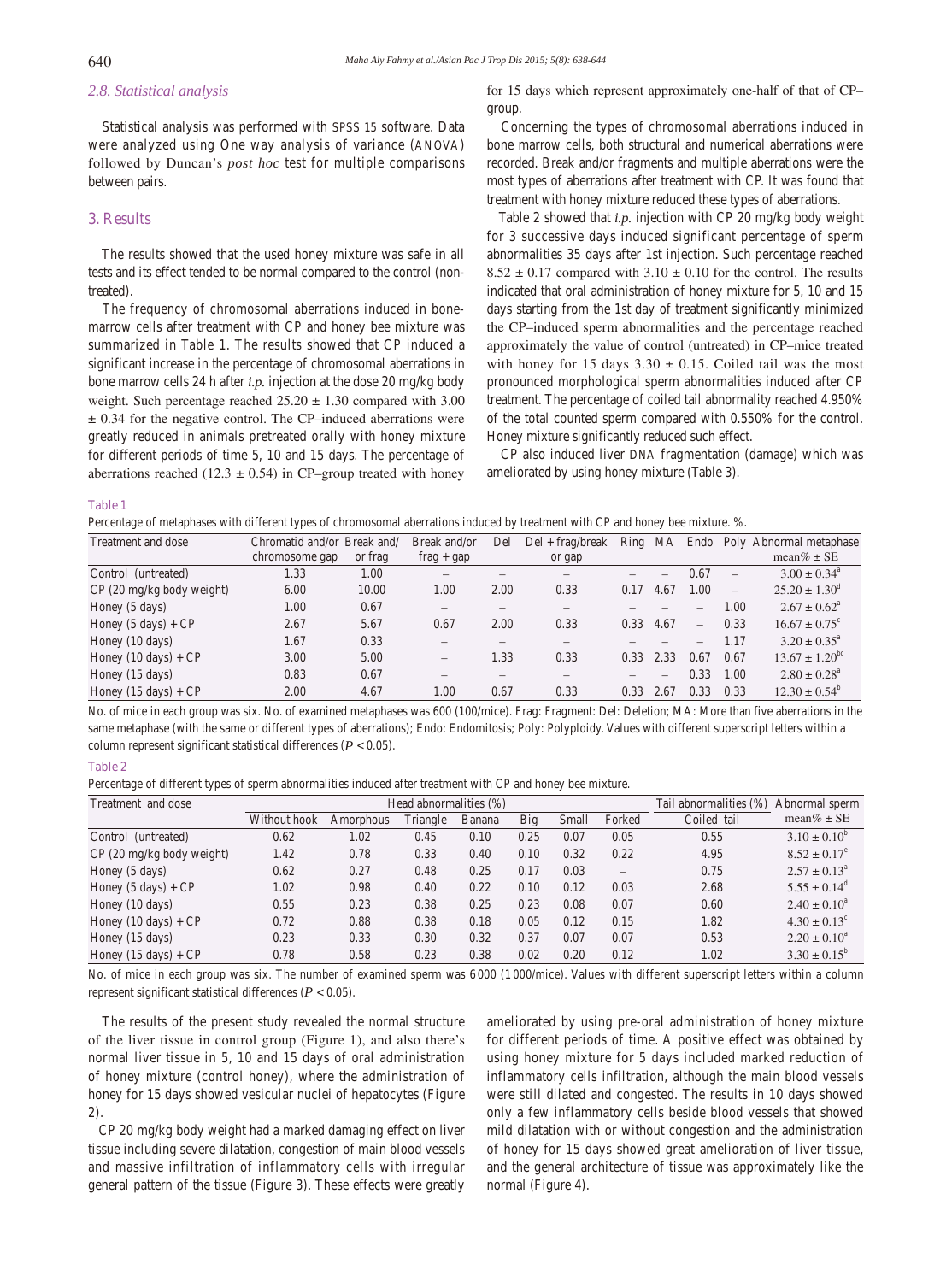# **Table 3**

Percentage of DNA fragmentation induced in liver cells after treatment with CP and honey bee mixture. mean  $\pm$  SE.

| Treatment and dose                 | % DNA fragmentation            |  |  |  |  |  |
|------------------------------------|--------------------------------|--|--|--|--|--|
| Control (untreated)                | $61.47 \pm 0.58^b$             |  |  |  |  |  |
| $CP(20 \text{ mg/kg}$ body weight) | $70.67 \pm 0.34^{\circ}$       |  |  |  |  |  |
| Honey (5 days)                     | $61.17 \pm 0.45^{ab}$          |  |  |  |  |  |
| Honey $(5 \text{ days}) + CP$      | $70.23 \pm 0.18$ <sup>de</sup> |  |  |  |  |  |
| Honey (10 days)                    | $59.62 \pm 0.23^{ab}$          |  |  |  |  |  |
| Honey $(10 \text{ days}) + CP$     | $68.50 \pm 0.21^{\text{d}}$    |  |  |  |  |  |
| Honey (15 days)                    | $57.92 \pm 0.34^{\circ}$       |  |  |  |  |  |
| Honey $(15 \text{ days}) + CP$     | $65.77 \pm 0.85$ <sup>c</sup>  |  |  |  |  |  |

The number of mice was six in each group. Values with different superscript letters within a column represent significant statistical differences (*P* < 0.05).



Figure 1. Photomicrograph of a section of liver tissue from a control mouse.

The structure of the liver is normal. Notice the central vein and the cords of hepatocytes radiating from it.



Figure 2. Photomicrograph of a section of liver tissue from a mouse received honey for 15 days.

The liver tissue is absolutely normal. Notice the vesicular nuclei of hepatocytes denoting increased activity of these cells.



**Figure 3.** Photomicrograph of a section of liver tissue from a mouse received CP.

Severe dilatation and congestion of main blood vessels and massive infiltration of inflammatory cells with distortion of general architecture of the tissue can be seen.



**Figure 4.** Photomicrograph of a section of liver tissue from a mouse received CP and honey bee mixture for 15 days.

Great amelioration of liver tissue can be seen, and the general architecture of tissue is near the normal.

## **4. Discussion**

 The antineoplastic drug CP is a commonly used chemotherapeutic agent for treatment of a wide range of neoplastic diseases and some autoimmune disorders[3,4]. CP was reported to increase the frequency of secondary treatment–related tumors in human cancer survivors due to its genotoxicity[25]. The present work aimed to ameliorate the genotoxic side effects induced by CP treatment using a mixture of honey bee products (honey bee, royal jelly and pollen grains).

 The genotoxicity of CP in the present work was evidenced by inducing significant percentage of chromosomal aberrations in mice bone marrow cells. Such results are coincide well with the findings of other authors who proved that CP causes gene mutation,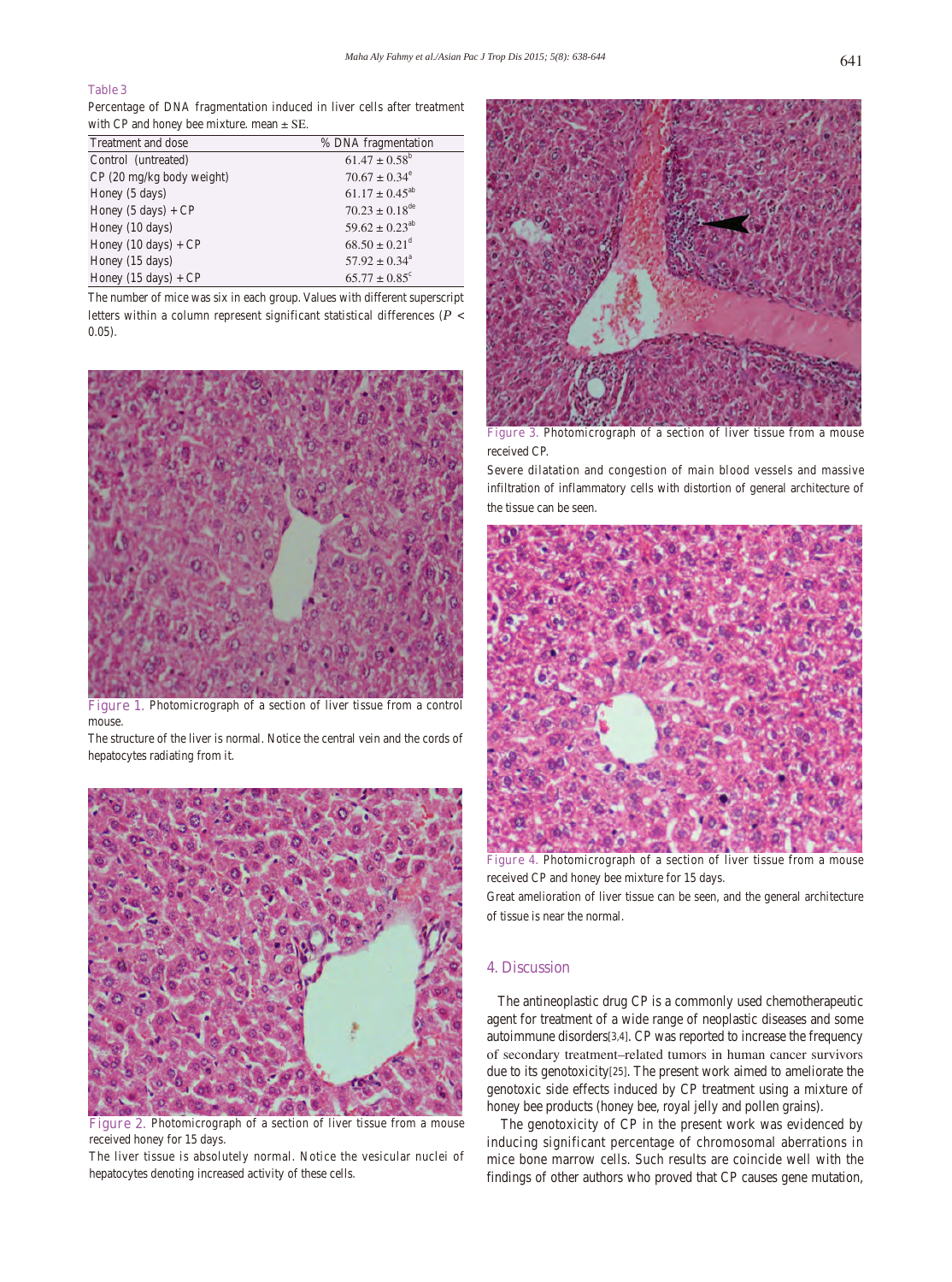chromosome breakage, rearrangement, micronuclei and sister chromatid exchange in somatic cells[26,27].

 Significant percentage of sperm abnormalities was recorded after CP treatment. Both head and tail abnormalities and sharp decline in sperm count were demonstrated. The head abnormalities most probably reflect a change in DNA content while the coiling of sperm tail involves its orientation, which give an impression of a reduced sperm movement and affect fertility[21]. Germinal cell degeneration, abnormality in sperm head morphology and genotoxicity of different doses of cyclophosphamide in mice were also detected by Tripathi and Jena[28]. CP was also demonstrated to induce an epididymis specific effect on sperm count[29] which can be explained by increase in apoptosis at specific stages of germinal cell cycle and reflect the effect of CP for inducing spermatogenic cell death. In addition, adult male patients treated with CP have demonstrated diminished sperm counts and an absence of spermatogenic cycle in their testicular tissue[14,15].

 The results also demonstrated that CP at the tested dose induced significant increase in liver DNA fragmentation as compared to control. The active metabolites of CP named "phosphoramide mustard" and "acrolein" were reported to be bi-functional alkylating in nature and can potentially produce DNA-DNA or DNA-protein cross-links and induce single strand breaks by alkylating DNA at N7 position of guanine[12,30]. Several research studies showed that CP induced DNA damage and apoptosis by a free radical mediated mechanism. It was also reported to induce DNA damage and apoptosis in non-tumor cells which eventually leads to genetic mutation and secondary tumors in these cells[8,30].

 CP was reported to be cytotoxic to normal cells. Its metabolites can interact with the big molecules such as proteins, membrane lipids and nucleic acids[31]. In the present work histological examination of liver cells revealed that CP induced severe damaging effect on liver tissue. These findings are coincide well with the results obtained by Ince *et al*.[7] who demonstrated severe damage in liver tissue of rats exposed to *i.p.* injection with CP 75 mg/kg body weight.

 It was reported that the toxic side effect of CP is linked with its metabolite acrolein[32]. The damage may occur through the generation of oxidative stress which result in decrease in the activities of the main antioxidant enzymes and increase in free radicals and lipid peroxidation that attack these tissues[31].

 The fact that antioxidants have several preventive effects against different diseases, such as coronary diseases, inflammatory disorders, neurologic degeneration, aging and cancer has led to the search for food rich in antioxidants. Honey has been used as a traditional food and medicinal source since ancient times. However, recently many scientists have been concerning with the antioxidant property of honey products[17]. The study of the present work investigated the combined effect of honey mixture and CP. The results revealed that the used honey mixture was safe in all the tests and its effect was normal compared to control. In addition, honey mixture ameliorated all the side effects induced by CP.

 With respect to chromosomal aberrations in bone marrow cells, honey was found to significantly reduced the aberrations by CP by about 34%, 46%, and 51% in 5, 10 and 15 days treatment respectively. Honey also reduced the percentage of the different types of aberrations. In sperm, the percentage of abnormalities induced after treatment with CP  $8.52 \pm 0.17$  decreased and reached to normal value  $3.30 \pm 0.15$  in 15 days of treatment compared to the negative control  $3.10 \pm 0.10$ . Also the results demonstrated a reduction in the percentage of the induced coiled tail sperm. Such percentage reached 1.020% in CP-treated mice administrated honey for 15 days. This value represents about 79% reduction below the frequencies induced by CP (4.95%). Liver DNA damage was also improved by honey

treatment. Honey also ameliorated the histopathological changes induced by CP in liver cells and the liver tissue was recovered to near the normal architecture in 15 days treatment.

 Our findings concerning the significant antimutagenic effect of honey are consistent with the reports of other authors who demonstrated strong antimutagenic effect of honey from different floral sources against the effect of the mutagen Trp-p-1 using Ames test[33], physical (UV,  $\gamma$ ) and chemical (ethyl methane sulfonate) mutagens[34]. Antigenotoxic effect was also demonstrated by royal jelly supplementation. This was evidenced by reducing chromosomal aberrations, mitotic index and DNA damage induced by mutagenic chemicals[35-37]. The results are also coincide well with the finding of Pinto *et al*.[38] who reported that bee pollen was able to reduce chromosome damage induced by the anticancer drugs mitomycin C, bleomycin and vincristine.

 The obtained results showing the protective effect of honey mixture on sperm morphology and count are supported by the findings of Al-Sanafi *et al*.[39] who demonstrated an improvement in sperm parameters and male infertility in a number of infertile men received different doses of royal jelly for 3 months. Also in experimental animals royal jelly administration improved sperm count, sperm viability, oxidative stress, testosterone concentration, sperm DNA damage induced by chemicals that affect male reproductive organs[40,41].

 The protective role of honey on liver tissue are in agreement with the finding of Mahesh *et al*.[42] who demonstrated that honey reduced the incidence of liver lesions, oxidative stress and damage induced by acetaminophen in rats.

 Also royal jelly was reported to have strong hepatoprotective effect against chemicals known to cause liver damage[43,44]. Royal jelly contains 57–KDa glucoprotein which plays a vital role in stimulating hepatocyte development and liver regeneration. Moreover, bee pollen was revealed to induce hepatoprotective effect against carbon tetrachloride  $CCl_4$  induced liver damage[45].

 The protective effect of honey that recorded in all parameters of the present data may be related to its strong antioxidant properties. The basic mechanisms proposed for the antioxidant activity of honey included free radical scavenging capacity, metal ion (pro-oxidant) chelation and those related to oxi-reduction capacity of phenolic due to the presence of hydroxyl groups bounded in an aromatic ring. Organic acids (gluconic, malic and citric), carotenoids, vitamins, enzymes (glucose oxidase and catalase) are compounds originally present in honey bee products but they act as antioxidants. Other compounds such as furfural compound (Maillard reaction products), not originally present in honey but formed during honey processing or storage, may also contribute to the antioxidant activity[46].

 Phenolic compounds are considered the main bioactive molecules in honey products that have pharmacological and therapeutic interest. Among the phenolic compounds, phenolic acids (caffeic acid, coumaric acid, ferrulic acid, ellagic acid, chlorogenic acid, gallic acid and syringic acid) and flavonoids (chrysin, pinocembrin, pinobanksin, quercetin, kaempferol, luteolin, galangin, apigenin, hesperetin and myricetin) are the most important in *Apis* honey[17]. Significant correlation was found between honey antioxidant activity and its phenolic contents[47]. Alvarez-Suarez *et al*.[48] reported that honey flavonoids were responsible for the complete inhibition of cell membrane oxidation, as well as intracellular reactive oxygen species production and for the recovery of intracellular glutathione. The flavonoid taxifolin has been described in honey from *Apis mellifera*. Taxifolin is characterized by the presence of several hydroxyls that confer strong antioxidant activity[49]. In royal jelly, in addition to flavonoids, proteins and cinnamic acid derivatives have strong antioxidant activity[50].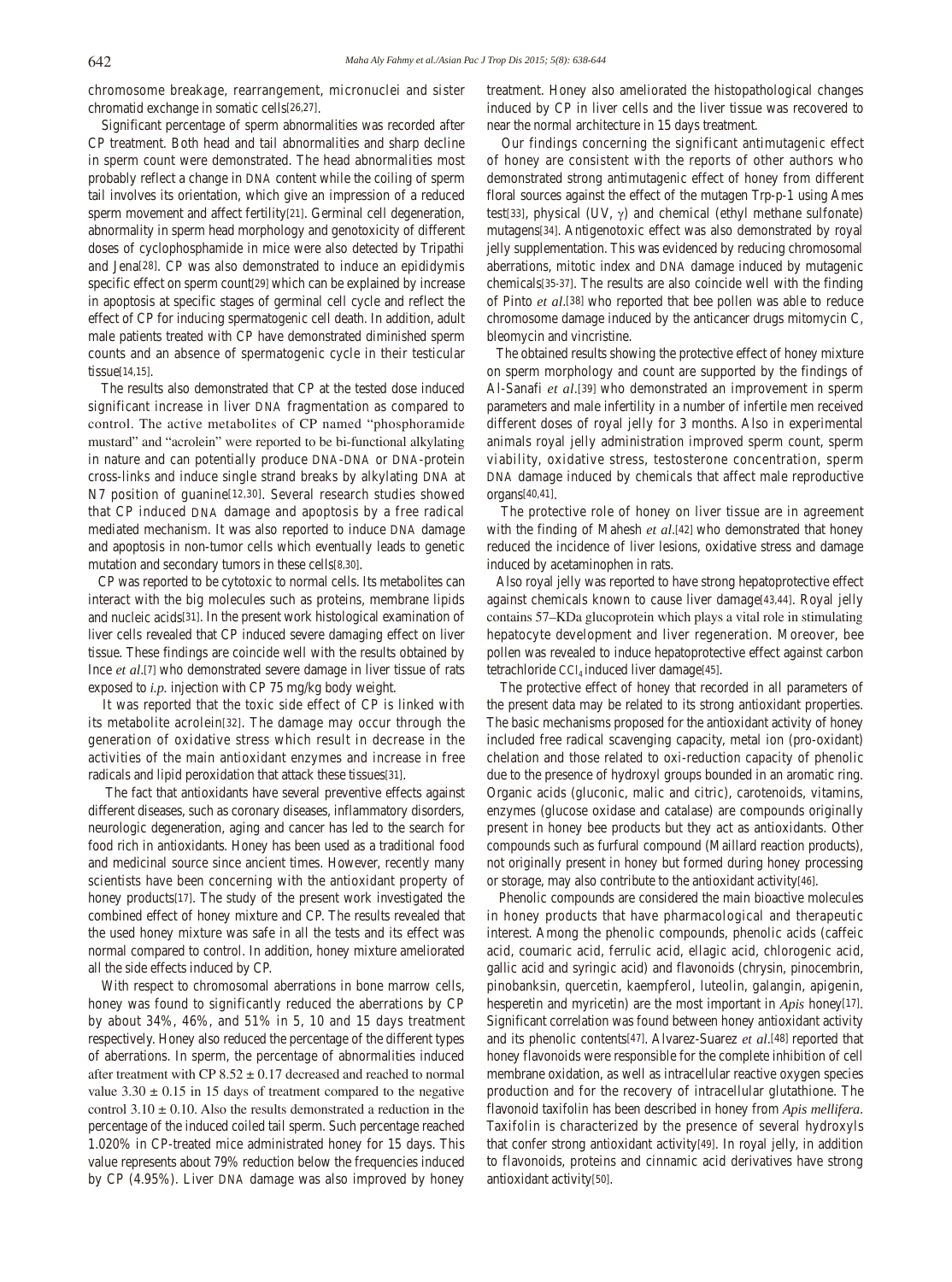Tamura *et al*.[51] attributed antioxidant properties of royal jelly to its free amino acids content (*e.g.* aspartic acid, cysteine, tyrosine, glucine, lysine, leucine, valine and isoleucine). Ohta *et al*.[52] reported that hydroxycinnamic acid derivatives isolated from Brazilian bee pollen have free radical scavenging activity nearly equal to α-tocopherol. Bee pollen is also referred to be the only perfectly complete food, as it contains all essential compounds and amino acids needed for human health that possess protective potential and antioxidant activity.

 The anticarcinogenic activity of honey could be another proof of its antimutagenic effect, as cancer is considered as a DNA impair function disease. Honey has a remarkable potential to inhibit cancer cell lines and some animal models of cancer[1,53,54,]. Some of the widely reported phenolic constituents of honey (*e.g.* caffeic acid, chrysin, apigenin, quercetin and others) have evolved as anticancer agents in some recently concluded studies. The antiproliferative and apoptotic activity of honey in most cases are ascribed to its phenolic constituents[55].

 Honey products also might exert its protective role via interfering with the immune system. Immuno-modulatory effects of royal jelly were documented and have been ascribed to its protein components, especially to the major royal jelly protein 3[56] and apalbumin 1[57].

 The mixture of the three honey products contains many vitamins such B-plex vitamins, pantothenic acid (B5), pyridoxine (B6), α-tocopherol, vitamins A, C, D and B and carotenoid–like substances. The role of these vitamins as antioxidants, anticarcinogenic and anti-mutagenic is well established.Vitamins also play a vital role in immune system, DNA repair and in improving tissue damage and spermiogenesis[58,59].

 For our knowledge, it is the first time of using a mixture of honey bee products for ameliorating the genotoxic side effect of a chemotherapeutic drug. Honey mixture used in the present work are successful in ameliorating the genotoxic effects induced by the anticancer drug CP and the results contribute vital and new knowledge to our understanding which may be useful to overcome side effects produced after treatment with chemotherapy and may open the door for developing a new drug consisting of honey bee products.

#### **Conflict of interest statement**

We declare that we have no conflict of interest.

#### **Acknowledgments**

 This work was supported by Student Research Committee (Grant number 10090013), National Research Centre, Cairo, Egypt. This study is a part from Msc thesis of Heba Gamal Metwally Elalfy.

#### **References**

- [1] Jaganathan SK, Balaji A, Vellayappan MV, Asokan MK, Subramanian AP, John AA, et al. A review on antiproliferative and apoptotic activities of natural honey. *Anticancer Agents Med Chem* 2014; **15**: 48-56.
- [2] Bergmann M, Wendtner CM. [Chronic lymphocytic leukemia]. *Dtsch Med Wochenschr* 2015; **140**(7): 479-82. German.
- [3] Dan D, Fischer R, Adler S, Förger F, Villiger PM. Cyclophosphamide: as bad as its reputation? Long-term single centre experience of cyclophosphamide side effects in the treatment of systemic autoimmune diseases. *Swiss Med Wkly* 2014; **144**: w14030.
- [4] Friedman DL, Chen L, Wolden S, Buxton A, McCarten K, FitzGerald TJ, et al. Dose-intensive response-based chemotherapy and radiation therapy for children and adolescents with newly diagnosed intermediate-

risk Hodgkin lymphoma: a report from the Children's Oncology Group Study AHOD0031. *J Clin Oncol* 2014; **2**(32): 3651-8.

- [5] Vredenburg G, den Braver-Sewradj S, van Vugt-Lussenburg BM, Vermeulen NP, Commandeur J, Vos JC. Activation of the anticancer drugs cyclophosphamide and ifosfamide by cytochrome P450 BM3 mutants. *Toxicol Lett* 2014; **232**(1):182-92.
- [6] Comish PB, Drumond AL, Kinnell HL, Anderson RA, Matin A, Meistrich ML, et al. Fetal cyclophosphamide exposure induces testicular cancer and reduced spermatogenesis and ovarian follicle numbers in mice. *PLoS One* 2014; **9**(4): e93311.
- [7] Ince S, Kucukkurt I, Demirel HH, Acaroz DA, Akbel E, Cigerci IH. Protective effects of boron on cyclophosphamide induced lipid peroxidation and genotoxicity in rats*. Chemosphere* 2014; **108**: 197-204.
- [8] Yadav L, Khan S, Shekh K, Jena GB. Influence of 3-aminobenzamide, an inhibitor of poly (ADP-ribose) polymerase, in the evaluation of the genotoxicity of doxorubicin, cyclophosphamide and zidovudine in female mice. *Mutat Res Genet Toxicol Environ Mutagen* 2014; **770**: 6-15.
- [9] Liu F, Li XL, Lin T, He DW, Wei GH, Liu JH, et al. The cyclophosphamide metabolite, acrolein, induces cytoskeletal changes and oxidative stress in Sertoli cells. *Mol Biol Rep* 2012; **39**(1): 493-500.
- [10] Chakraborty P, Sk UH, Murmu N, Das JK, Pal S, Bhattacharya S. Modulation of cyclophosphamide-induced cellular toxicity by diphenylmethyl selenocyanate *in vivo*, an enzymatic study. *J Cancer Mol* 2009; **4**(6): 183-9.
- [11] Khandelwal N, Abraham SK. Protective effects of common anthocyanidins against genotoxic damage induced by chemotherapeutic drugs in mice. *Planta Med* 2014; **80**(15): 1278-83.
- [12] Liu M, Hales BF, Robaire B. Effects of four chemotherapeutic agents, bleomycin, etoposide, cisplatin, and cyclophosphamide, on DNA damage and telomeres in a mouse spermatogonial cell line. *Biol Reprod*  2014; **90**(4): 72.
- [13] Melek FR, Aly FA, Kassem IA, Abo-Zeid MA, Farghaly AA, Hassan ZM. Three further triterpenoid saponins from *Gleditsia caspica* fruits and protective effect of the total saponin fraction on cyclophosphamideinduced genotoxicity in mice. *Z Naturforsch C* 2015; **70**(1-2): 31-7.
- [14] Harel S, Fermé C, Poirot C. Management of fertility in patients treated for Hodgkin's lymphoma. *Haematologica* 2011; **96**(11): 1692-9.
- [15] Green DM, Liu W, Kutteh WH, Ke RW, Shelton KC, Sklar CA, et al. Cumulative alkylating agent exposure and semen parameters in adult survivors of childhood cancer: a report from the St Jude Lifetime Cohort Study. *Lancet Oncol* 2014; **15**(11): 1215-23.
- [16] Shen GQ, Lu GC, Pan TJ, Xiao YJ. [The changes of IGF-I in testis and epididymis on a rat model with oligozoospermia/azoospermia induced by cyclophosphamide]. *Zhonghua Nan Ke Xue* 2005; **11**(9): 664-6, 669. Chinese.
- [17] Bogdanov S, Jurendic T, Sieber R, Gallmann P. Honey for nutrition and health: a review. *J Am Coll Nutr* 2008; **27**(6): 677-89.
- [18] Chantarudee A, Phuwapraisirisan P, Kimura K, Okuyama M, Mori H, Kimura A, et al. Chemical constituents and free radical scavenging activity of corn pollen collected from *Apis mellifera* hives compared to floral corn pollen at Nan, Thailand. *BMC Complement Altern Med* 2012; **12**: 45.
- [19] Noor N, Sarfraz RA, Ali S, Shahid M. Antitumor and antioxidant potential of some selected Pakistani honeys. *Food Chem* 2014; **143**: 362-6.
- [20] Paget GE, Barnes JM. Toxicity tests. In: Laurence DR, Bachorach AL, editors. *Evaluation of drug activities: pharmacomertrics*. New York: Academic Press; 1964, p. 133-66.
- [21] Fahmy MA, Hassan NHA, Melek FR, Hassan ZM, Al-Ashaal HA. Studies on the genotoxic effect of nickel chloride in mice and the possible protective role of soybean seeds extracts. *Global J Pharmacol* 2014; **8**(4): 625-34.